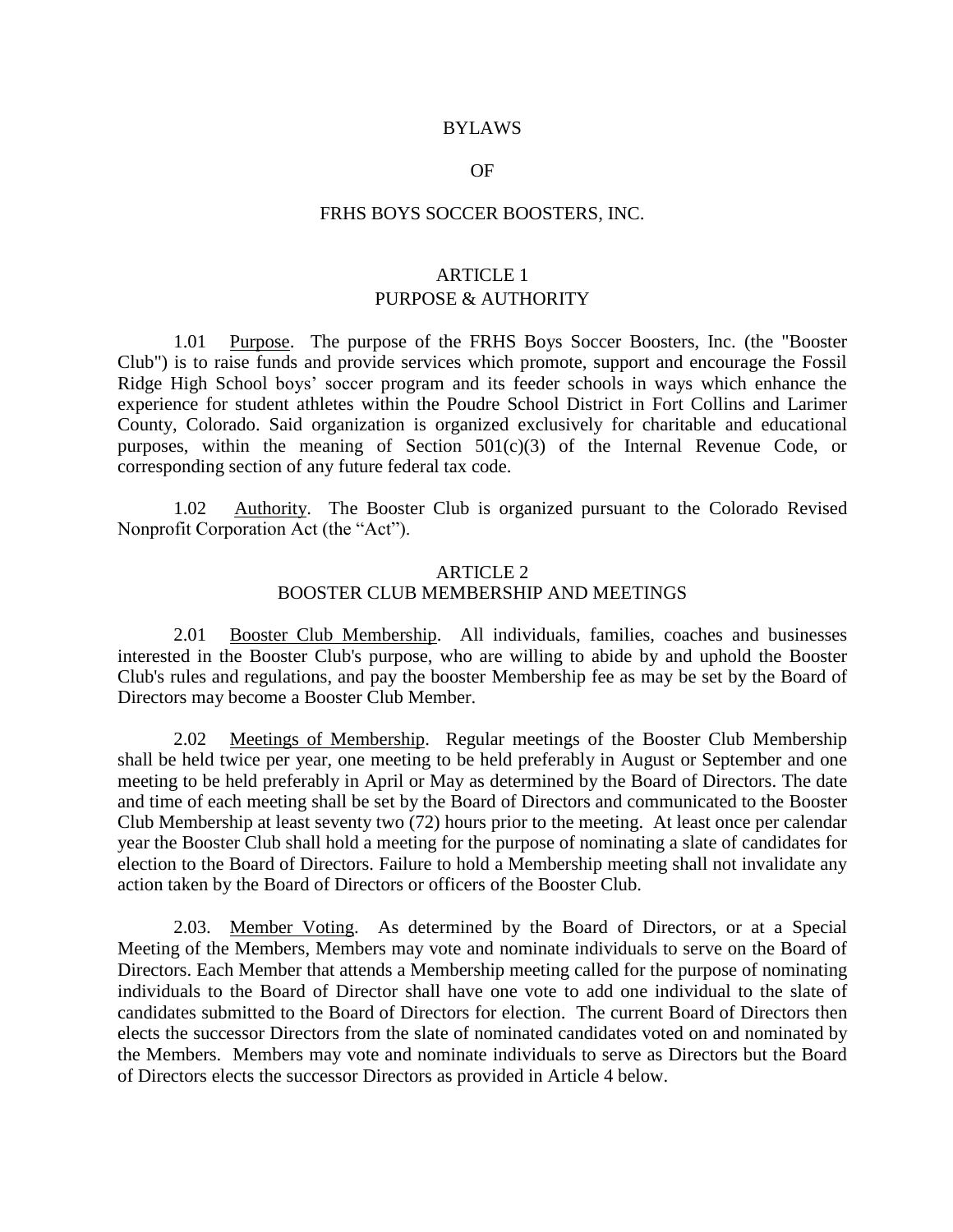In addition, at a special meeting of the Members at which a quorum is present, Directors may be removed by an affirmative vote of a majority of the Members. Members only have the voting rights specifically set forth in this Section 2.03.

2.04 Special Membership Meeting. Special Members' meetings for any purpose or purposes may be called by the Board of Directors or the President. The Booster Club shall also hold a special Members' meeting in the event it receives one or more written demands for the meeting, stating the purpose or purposes for which it is to be held signed and dated by not less than ten percent (10%) of the Members. Written or printed notice of any special meeting of the Members will be communicated to the Booster Club Membership at least seventy two (72) hours prior to the meeting. The notice will state the place, day, and time of the meeting; who called it; and the purpose or purposes for which it is called, which purpose may be to vote on a slate of nominated Directors as set forth in Section 2.02 above or the removal of a Director as set forth in Section 2.03 above.

2.05 Membership List. The secretary shall make before each meeting of Members, a complete list of the Members entitled to vote at such meeting or any adjournment thereof.

#### ARTICLE 3 **OFFICES**

3.01 Principal Address. The principal address of the Booster Club will be located within Larimer County, Colorado, as designated by the Board of Directors. The Booster Club may have other addresses, offices, and places of business at such places within the State of Colorado as shall be determined by the Board of Directors.

3.02 Registered Office; Registered Agent. The registered office of the Booster Club required by the Act must be maintained in the State of Colorado and it may be, but need not be, identical with the principal office if located in the State of Colorado. The address of the registered office of the Booster Club may be changed from time to time as provided in the Act. The Booster Club will maintain a registered agent in the State of Colorado as required by the Act. Such registered agent may be changed from time to time as provided in the Act.

## ARTICLE 4 BOARD OF DIRECTORS

4.01. Management of the Corporation. The business, affairs, activities, and property of the Booster Club shall be managed, directed, governed, and controlled, and the power of Booster Club shall be vested in and exercised by a Board of Directors.

4.02. Number, Qualifications, and Tenure of Directors. The number of directors will be a number determined by the Board that is not less than five (5) and not greater than eleven (11). Each Director will serve for a term the longer of one (1) year or until their successor is elected and qualified. Directors must be Members of the Booster Club. Directors may serve one (1) or more consecutive terms. The Fossil Ridge High School principal and athletic director shall have the right to be nonvoting, ex-officio directors of the Booster Club.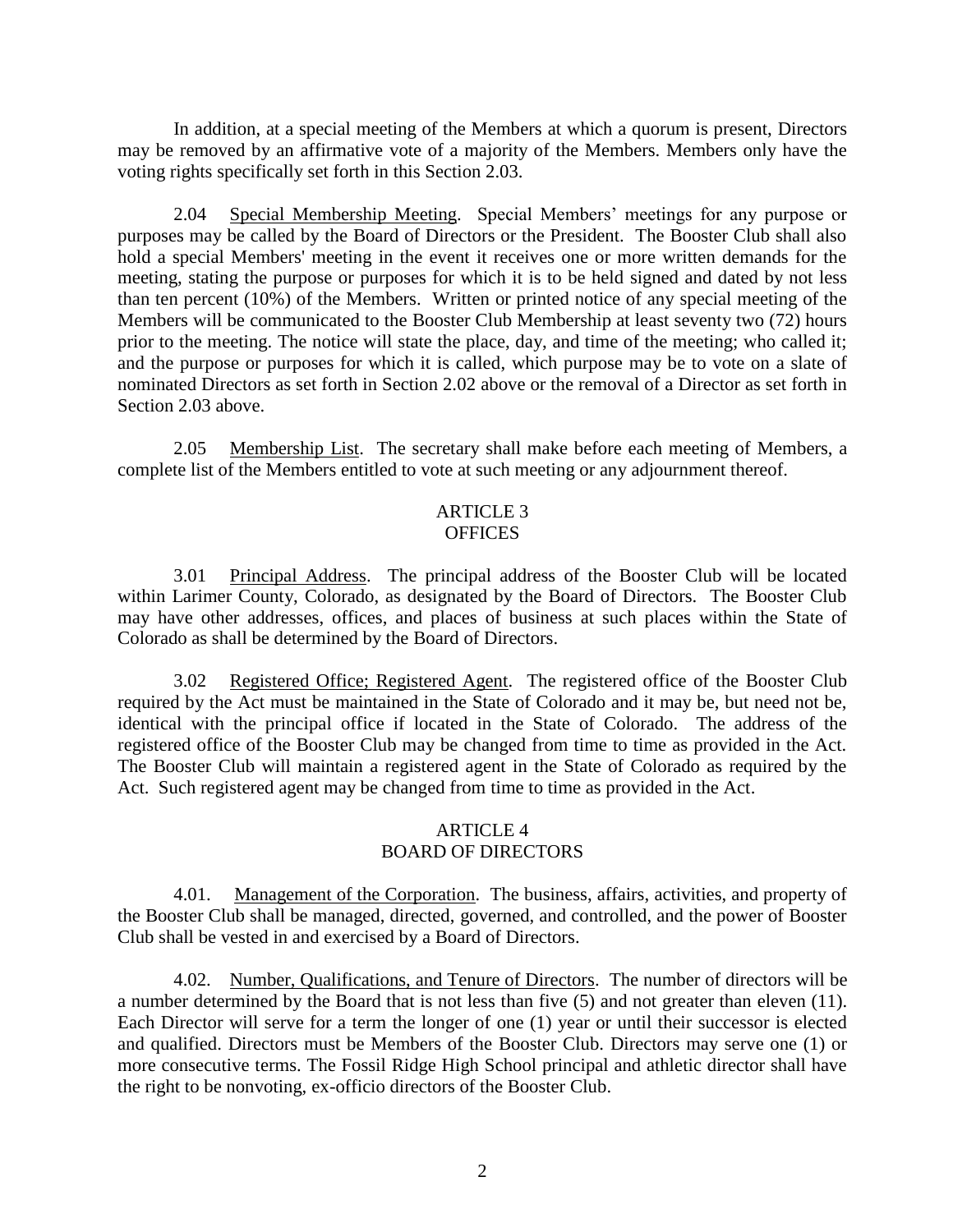4.03. Nominating Directors. Directors may be nominated at a Membership meeting as set forth in Article 2 above. In addition, at any meeting at which the election of a Director is held, any Director may nominate an individual. Also, in addition to nominations made at meetings, nominations may be accepted via email or phone calls to any current Director. The secretary will include the names of all nominated with the notice of the meeting at which the election occurs.

4.04. Electing Directors. A person who meets the qualifications for Director and who has been duly nominated may be elected as a Director. Directors will be elected by the majority vote of the Board. Each Director will hold office until a successor is elected and qualified. A Director may be elected to succeed himself or herself as Director.

4.05. Vacancies. The Board will fill any vacancy in the Board and any Director position to be filled due to an increase in the number of Directors. A vacancy is filled by the affirmative vote of a majority of the remaining Directors, even if it is less than a quorum of the Board, or if it is a sole remaining Director. A Director selected to fill a vacancy will be serve for the unexpired term of his or her predecessor in office.

4.06. Regular Meetings. The Board may provide for regular meetings by resolution stating the time and place of such meetings. The meetings may be held in Larimer County, Colorado, and will be held at the Corporation's registered office in Colorado if the resolution does not specify the location of the meetings. No notice of regular Board meetings is required other than a Board resolution stating the time and place of the meetings.

4.07. Special Meetings. Special Board meetings may be called by, or at the request of, the President or any two Directors. A person or persons authorized to call special meetings of the Board may fix any place within fifteen (15) miles of the Booster Club's registered office as the place for holding a special meeting. The person or persons calling a special meeting will inform the Secretary of the information to be included in the notice of the meeting. The Secretary of the Corporation will give notice to the Directors as these Bylaws require.

4.08. Notice of Special Meetings. Written or printed notice of any special meeting of the Board will be delivered to each Director not less than five (5), nor more than fifteen (15) days before the date of the meeting. The notice will state the place, day, and time of the meeting; who called it; and the purpose or purposes for which it is called.

4.09. Quorum. A majority of the Directors constitutes a quorum for transacting business at any Board meeting. The Directors present at a duly called or held meeting at which a quorum is present may continue to transact business even if enough Directors leave the meeting so that less than a quorum remains. However, no action may be approved without the vote of at least a majority of the number of Directors required for a quorum. If a quorum is never present at any time during a meeting, a majority of the directors present may adjourn and reconvene the meeting once without further notice.

4.10. Duties of Directors. Each Director shall discharge his or her duties as a Director, including the Director's duties as a member of a committee and as an officer of the Booster Club, in good faith, with the care an ordinarily prudent person in a like position would exercise under similar circumstances, and in a manner reasonably believed to be in the best interest of the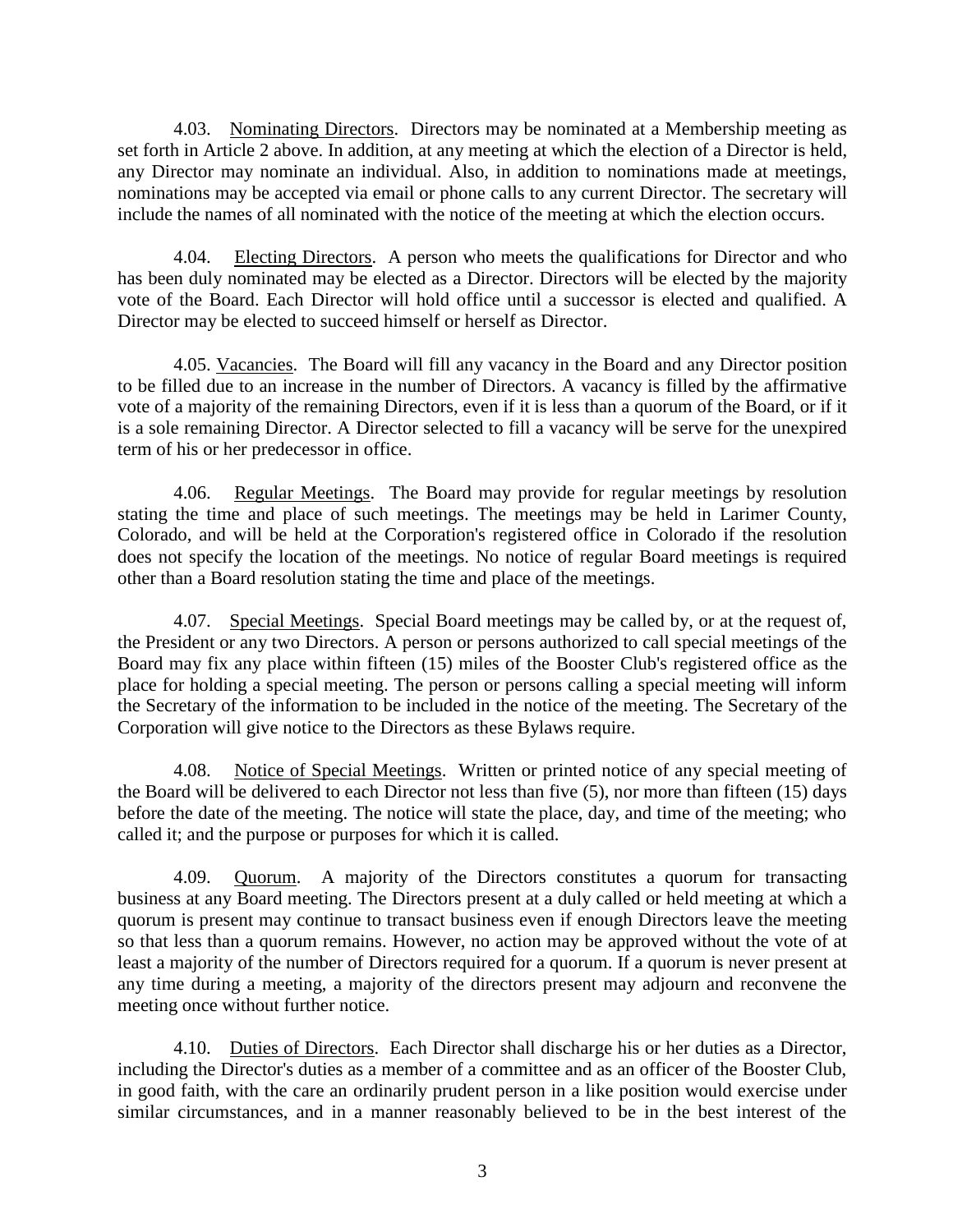Booster Club. Directors are not deemed to have the duties of trustees of a trust with respect to the Booster Club or with respect to any property held or administered by the Booster Club, including property that may be subject to restrictions imposed by the donor or transferor of the property.

4.11. Limitation of Liability. Directors shall have absolutely no personal liability to the Booster Club or to any Member for monetary damages for breach of fiduciary duty as a Director to the fullest extent permitted by the Colorado Revised Nonprofit Corporation Act; except that such provision does not eliminate or limit the liability of a Director for monetary damages for any breach of a Director's duty of loyalty to the Booster Club; acts or omissions not in good faith or which involve intentional misconduct or a knowing violation of law; acts specified in Colorado Revised Statutes §§ 7-128-403 or 7-128-501(2); or any transaction from which the Director directly or indirectly derived an improper personal benefit. If the Act is hereafter amended to authorize the further elimination or limitation of the liability of Directors, then the liability of a Director of the Booster Club, in addition to the limitation on personal liability provided herein, shall be further eliminated or limited to the fullest extent permitted by the Colorado Revised Nonprofit Corporation Act. Further, no Director shall be personally liable for any injury to the person or property arising out of a tort committed by an employee unless such Director was personally involved in the situation giving rise to the litigation or unless such Director committed a criminal offense in connection with such situation. Such limitations shall apply to any Director serving as an Officer or committee member.

4.12. Conflict of Interest. The Board of Directors may by resolution establish guidelines regarding conflicts of interest. Directors shall adhere to any guidelines established by the Board of Directors regarding conflicts of interest.

4.13. Actions of Board of Directors. The Board will try to act by consensus. However, if a consensus is not available, the vote of a majority of Directors present and voting at a meeting at which a quorum is present is enough to constitute the act of the Board, unless the act of a greater number is required by law or by some other provision of these Bylaws. A Director who is present at a meeting and abstains from a vote is considered to be present and voting for the purpose of determining the Board's decision. For the purpose of determining the decision of the Board, a Director who is represented by proxy in a vote is considered present.

4.14. Proxies. A Director may vote by proxy. All proxies must be in writing, must bear the signature of the Director giving the proxy, and must be bear the date on which the proxy was executed by the Director. No proxy is valid more than ninety (90) days after the date of its execution.

4.15. Compensation. Directors will not receive salaries or any type of fee for their services. Directors shall be entitled to reimbursement of any reasonable and necessary sums expended on behalf of the Booster Club.

4.16. Removing Directors. A Director may be removed with or without cause by the affirmative vote of a majority of the Board. A Director may also be removed with or without cause by the affirmative vote of a majority of the Members at a special meeting of the Members called for the specific purpose of removing one or more named Directors. A meeting to consider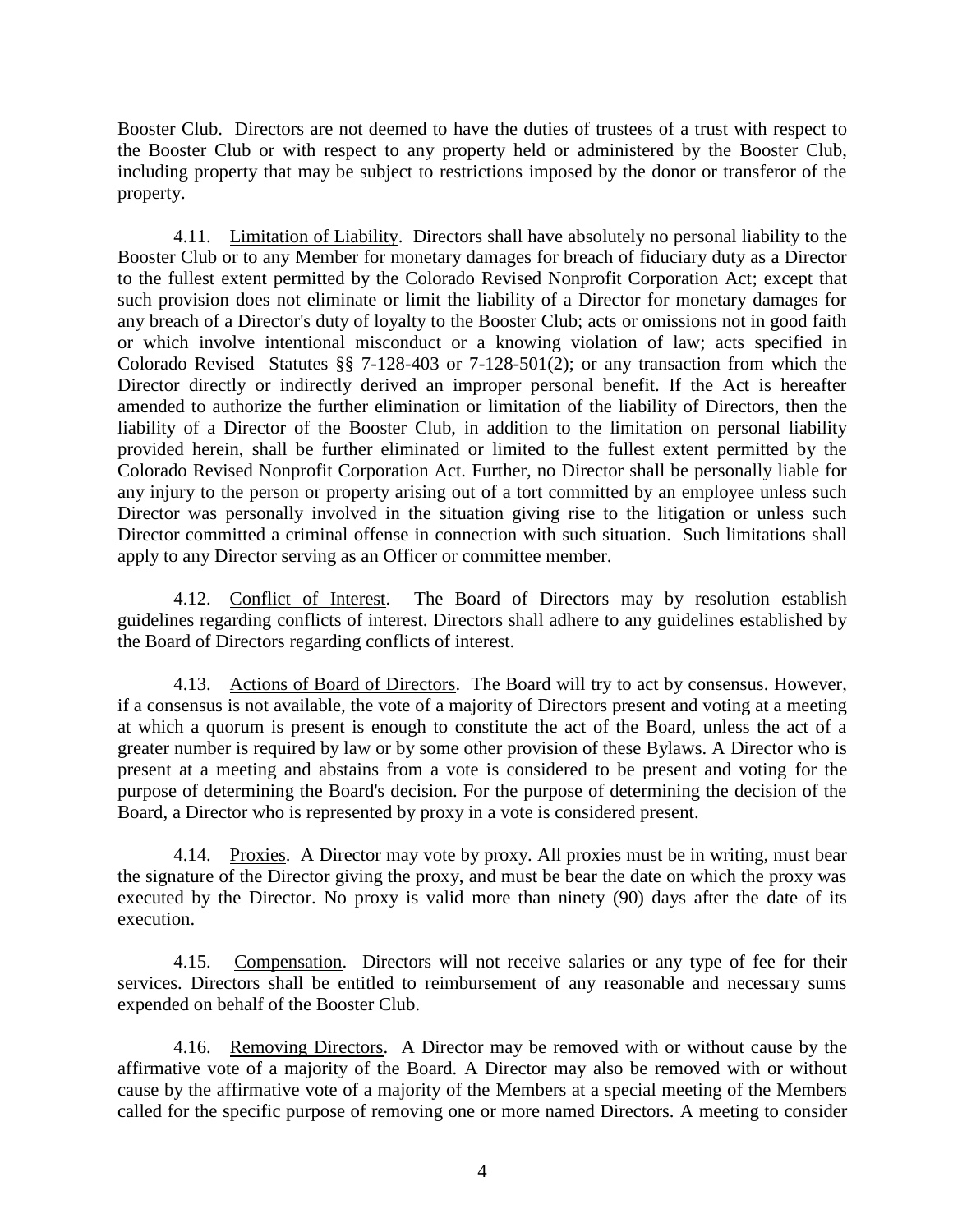removing a Director may be called and noticed following the procedures provided in these Bylaws for a special meeting of the Board of Directors or a special meeting of the Members. The notice of the meeting will state that the issue of possibly removing a named Director will be on the agenda.

4.17 Fidelity Bond. The Board may elect to acquire and maintain a fidelity bond to cover those individuals authorized to handle the Booster Club's monies. The amount of any such fidelity bond shall be determined by the Board.

#### ARTICLE 5

# DIRECTOR AND OFFICER POSITIONS

5.01. Director Positions. The Directors will be the President, Vice President, Secretary, Treasurer, and Communications Director. The Board may create additional positions, define the authority and duties of each such position, and elect or appoint persons to fill the positions by resolution of the Board. The same person may hold any two or more position, except for President and Treasurer.

5.02. Election and Term of Office. Directors will be elected annually by the Directors at the annual Board meeting. The Directors will serve one (1) year terms or until their successor is elected. Each Director will hold office until a successor is duly selected and qualifies. A Director may be elected to succeed himself or herself in the same office.

5.03. Removal. Any Officer elected or appointed by the Board may be removed by the Board with or without good cause. Election or appointment of as a Director, Officer or an agent shall not create contract rights.

5.04. Vacancies. The Board may select a person to fill a vacancy in any position for the unexpired portion of the director's term.

5.05. President. The president is the Corporation's chief executive officer. He or she will supervise and control all of the Booster Club's business and affairs and will preside at all meetings of the Board. The President may execute any deeds, mortgages, bonds, contracts, or other instruments that the Board authorizes to be executed. However, the President may not execute instruments on the Booster Club's behalf if this power is expressly delegated to another officer or agent of the Booster Club by the Board, these Bylaws, or statute. The President, will perform other duties prescribed by the Board and all duties incident to the office of President.

5.06. Vice President. When the President is absent, cannot act, or refuses to act, the Vice President will perform the President's duties. When acting in the President's place, the Vice President has all the powers of, and is subject to all the restrictions on, the President. The Vice President will perform other duties as assigned by the President or Board.

5.07. Treasurer. The Treasurer will: (a) have charge and custody of and be responsible for all the Booster Club's funds and securities; (b) receive and give receipts for moneys due and payable to the Booster Club from any source; (c) deposit all moneys in the Booster Club's name in banks, trust. companies, or other depositaries as these Bylaws provide or as the Board or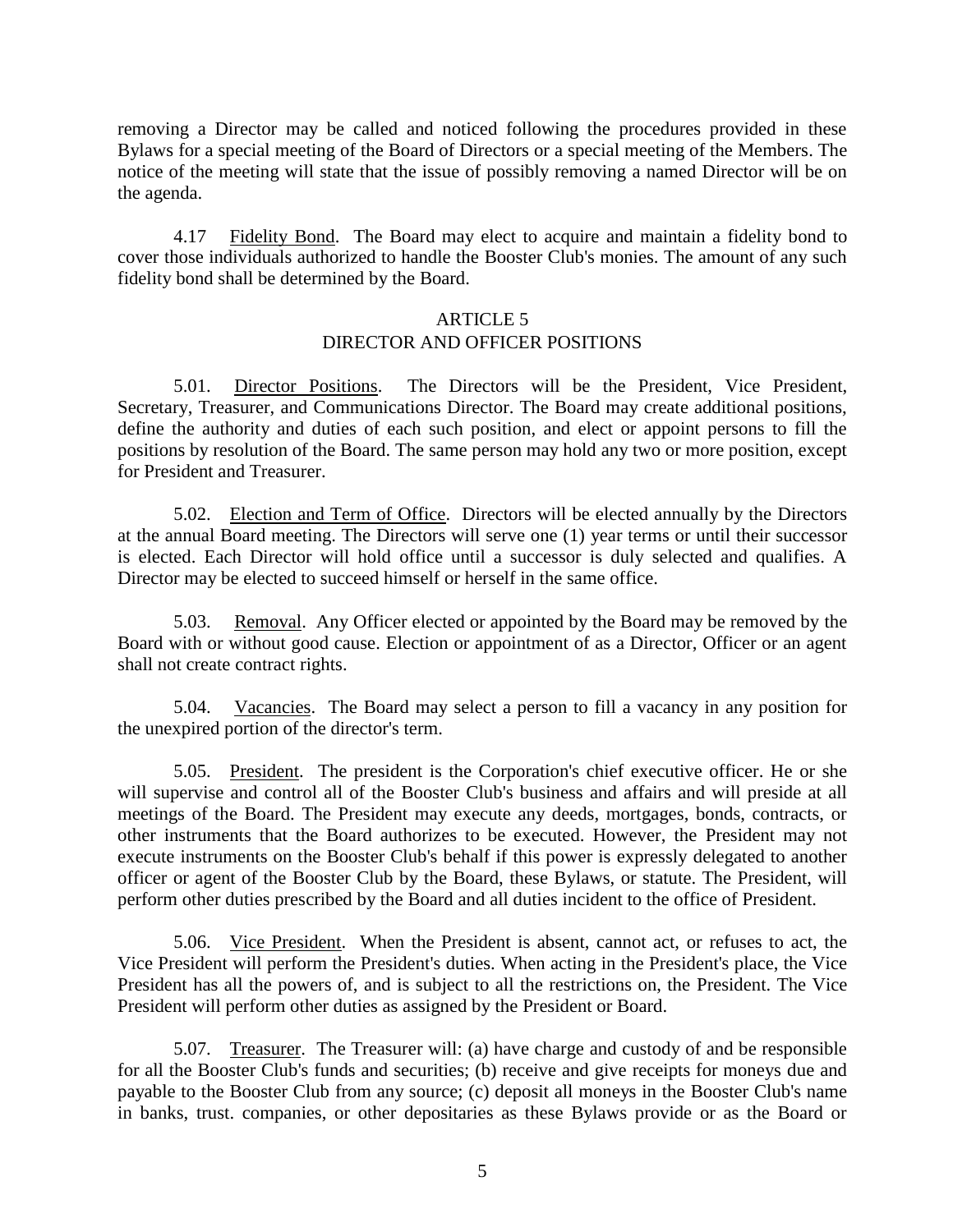President directs; (d) write checks and disburse funds to discharge the Corporation's obligations, all of which shall be by corporate check; (e) maintain the Booster Club's financial books and records; (f) prepare financial reports in accordance with the requirements hereof; (g) perform other duties as assigned by the president or the Board; (h) if the Board requires, give a bond for faithfully discharging his or her duties in a sum and with a surety as determined by the Board; and (i) perform all of the other duties incident to the office of Treasurer.

5.08. Secretary. The Secretary will: (a) give all notices as provided in the Bylaws or as required by law; (b) take minutes of the meetings of the Board and keep the minutes as part of the corporate records; (c) maintain custody of the corporate records; (d) keep a register of the mailing address of each director and employee of the corporation; (e) perform duties as assigned by the president or the Board; and (f) perform all other duties incident to the office of Secretary.

5.09. Communications Director. The communication director is responsible for all out going communication to the Booster Club Members and associates. This position reports to the President.

5.10. Immediate Past President. In an effort to provide continuity and insight, the immediate past President shall have the right to be nonvoting, ex-officio director of the Booster Club.

### ARTICLE 6

#### **COMMITTEES**

6.01. Establishing Committees. The Board may adopt a resolution establishing one or more committees delegating specified authority to a committee, and appointing or removing members of a committee. A committee may include Directors and may include persons who are not Directors. If the Board delegates any of its management authority to a committee, the majority of the committee will consist of Directors. The Board may also delegate to the President its power to appoint and remove members of a committee that has not been delegated any management authority of the Board. A committee may have one or more committee members.

6.02. Authorization of Specific Committees. The following committees are specifically authorized: (i) Off-Season Training (Summer Program; Development Athletic Program; Camp; Third-Party Programs); (ii) Poudre School District Relations and Compliance (AD Communications; PSD Applications; Regulation Compliance; Advocacy); (iii) Away Game Meals and Nutrition; (iv) Social/Celebration (Team dinners, End of Year Banquet, Senior Night, Coach gifts); (v) Equipment (Uniforms; Training Equipment; Blue Card Collection); (vi) Fundraising (Banner sponsorship, Pizza Pals, Blankets, etc.); (vii) Snack Bar Management; (viii) Website Management; (ix) Photography Management (including end of season video); and, (x) Team Managers. The Board will define the activities and scope of authority of each committee by resolution. The Board may disband or form committees by resolution from time to time.

6.03. Committee Procedure. Unless provided otherwise in the establishing resolution, each committee shall elect a presiding chairperson from its members and may fix its own rules of procedure which shall not be inconsistent with these Bylaws. In the absence of any governing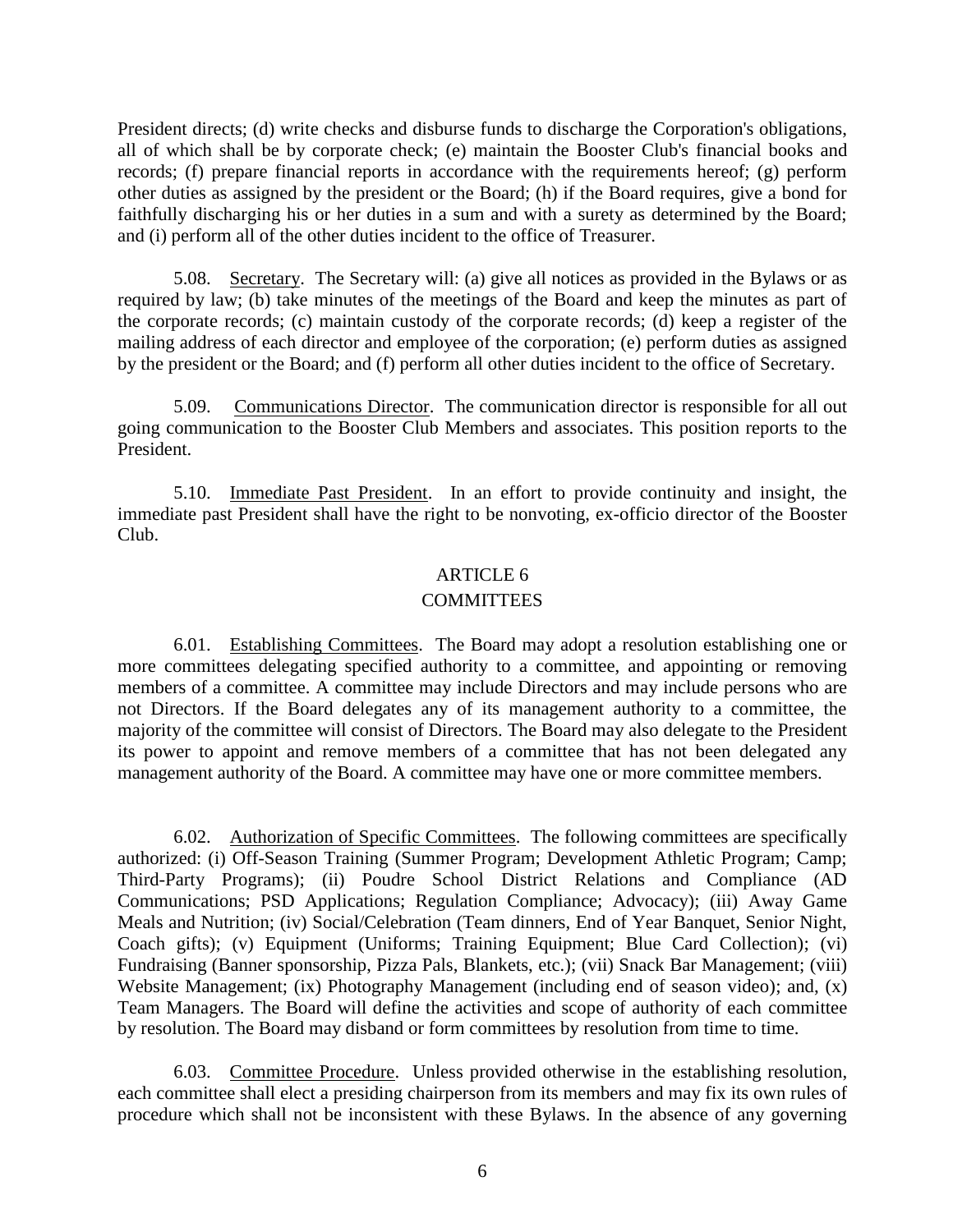provisions, the meeting, notice, waiver of notice, action without meeting, quorum and voting requirements of the Board of Directors as set forth in these Bylaws shall apply to any committee. The committee shall upon request provide periodic reports to the Board of Directors.

6.04. Committee Limitations. Any committee established pursuant to these Bylaws or by resolution of the Board, may, to the extent provided in the resolution, the Articles of Incorporation, or these Bylaws, have all the authority of the Board, except that no such committee shall have the authority of the Board in reference to amending, altering, or repealing these Bylaws; electing, appointing, or removing any Officer or Director; amending the Articles of Incorporation; restating the Articles of Incorporation; adopting a plan of merger or adopting a plan of consolidation with another corporation; authorizing the sale, lease, exchange, or mortgage of all or substantially all of the property and assets of the Booster Club; or amending, altering, or repealing any resolution of the Board.

## ARTICLE 7 TRANSACTIONS OF CORPORATION

7.01. Contracts. The Board may authorize any Officer or agent of the Corporation to enter into a contract or execute and deliver any instrument in the name of, and on behalf of, the Booster Club. This authority may be limited to a specific contract or instrument, or it may extend to any number and type of possible contracts and instruments.

7.02. Deposits. All of the Booster Club's funds will be deposited to the credit of the Booster Club in banks, trust companies, or other depositaries that the Board selects.

7.03. Gifts. The Board may accept, on the Booster Club's behalf, any contribution, gift, bequest, or devise for the general purposes or for any special purpose of the Booster Club. The Board may make gifts and give charitable contributions not prohibited by these Bylaws, the Certificate of Incorporation, state law, and provisions set out in federal tax law that must be complied with to maintain the Booster Club's federal and state tax status.

## ARTICLE 8 BOOKS AND RECORDS

8.01. Required Books and Records. The Corporation will keep correct and complete books and records of account as required by the Act and as necessary to maintain status as an Internal Revenue Code Section 501(c)(3) entity.

8.02. Inspection and Copying. Any Director, committee member or Member of the Booster Club may inspect and receive copies of all the corporate books and records required to be kept under the Bylaws, or any other person entitled to access as necessary to maintain status as an Internal Revenue Code Section  $501(c)(3)$  entity. Such a person may, by written request, inspect or receive copies if he or she has a proper purpose related to his or her interest in the Booster Club. He or she may do so through his or her attorney or other duly authorized representative. The inspection may take place at a reasonable time, no later than ten working days after the Booster Club receives a proper written request. The Board may establish reasonable copying fees, which may cover the cost of materials and labor but may not exceed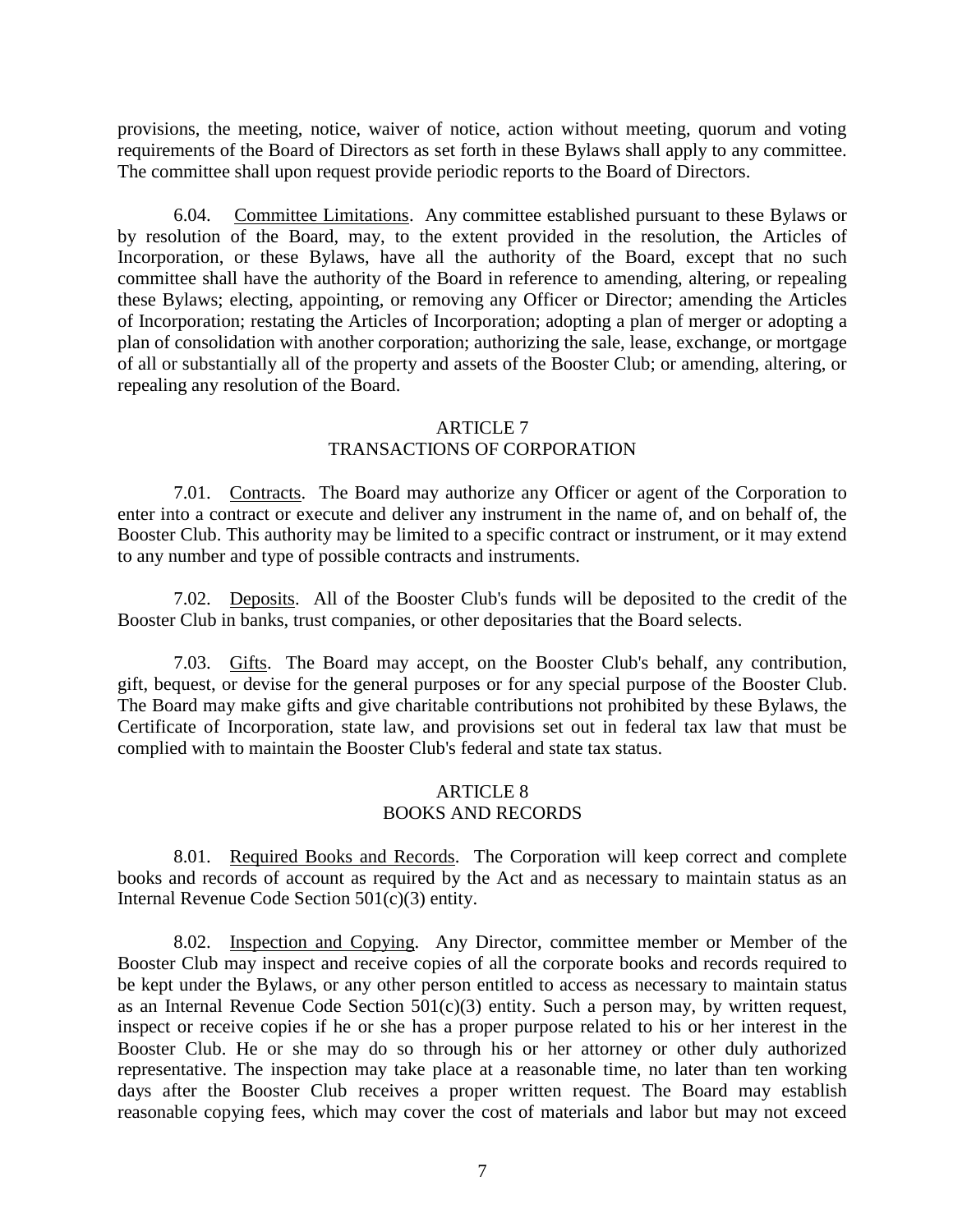twenty cents per page. The Booster Club will provide requested copies of books or records no later than ten working days after receiving a proper written request.

## ARTICLE 9 CALENDAR YEAR

The Booster Club adopts the calendar year.

## ARTICLE 10 INDEMNIFICATION

The Booster Club shall indemnify Directors, Officers, employees and agents to the fullest extent permitted by Section 7-129-101 et. seq. of the Colorado Revised Nonprofit Corporation Act with the corresponding provision of any subsequent applicable law, as either are amended from time to time. Such indemnification shall be in addition to any other indemnification allowed by law provided for in the Articles of Incorporation or any Bylaw, resolution or otherwise. The Booster Club shall be authorized to purchase insurance or other similar device for the purpose of such indemnification.

#### ARTICLE 11 NOTICES

11.01. Notice. Any notice required or permitted by these Bylaws to be given to a Director, Officer, Member of a committee, or booster of the Booster Club may be given by mail, by facsimile transmission, electronic mail or social media. A person may change his or her address, fax number, or e-mail address in the corporate records by giving written notice of the change to the Secretary.

11.02. Signed Waiver of Notice. Whenever any notice is required by law or under the Certificate of Incorporation or these Bylaws, a written waiver signed by the person entitled to receive such notice is considered the equivalent to giving the required notice. A waiver of notice is effective whether signed before or after the time stated in the notice being waived.

11.03. Waiving Notice by Attendance. A person's attendance at a meeting constitutes waiver of notice of the meeting unless the person attends for the express purpose of objecting to the transaction of any business because the meeting was not lawfully called or convened.

## ARTICLE 12 SPECIAL PROCEDURES CONCERNING MEETINGS

12.01. Meeting by Telephone. The Board and any committee of the Booster Club may hold a meeting by telephone conference-call procedures. In all meetings held by telephone, matters must be arranged in such a manner that all persons participating in the meeting can hear each other; the notice of a meeting by telephone conference must state the fact that the meeting will be held by telephone as well as all other matters required to be included in the notice; and, a person's participating in a conference-call meeting constitutes his or her presence at the meeting.